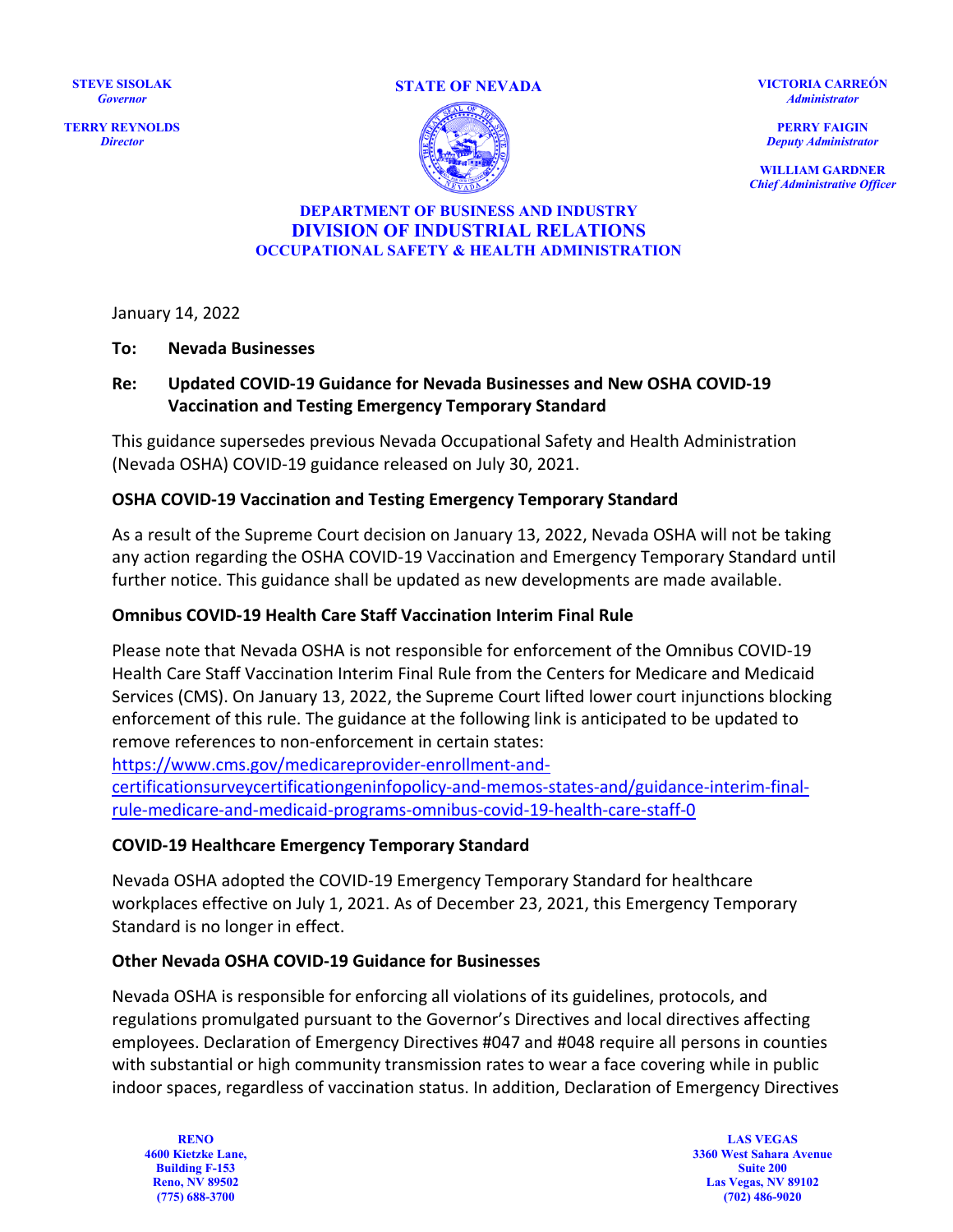#024, #028, #044, and #045 require Nevada businesses to comply with guidelines promulgated by Nevada OSHA to minimize the risk of spread of COVID-19. This document provides more detail on current requirements.

### **Need Safety Consultation Assistance?**

Complying with COVID-19 safety standards can be complex. The Division of Industrial Relations Safety Consultation and Training Section (SCATS) offers free consultations to businesses to help them understand and implement the requirements in order to comply with the health and safety guidance and directives for all businesses, and specific requirements for each industry.

If you have questions about this guidance, please call the Safety Consultation and Training Section at 702-486-9140 (south) or 775-688-3730 (north).

# **Nevada OSHA COVID-19 guidance is subject to revision. Please check back frequently for updates.**

For questions about this guidance related to enforcement, please call Nevada OSHA at 702-486- 9020 (south) or 775-688-3700 (north).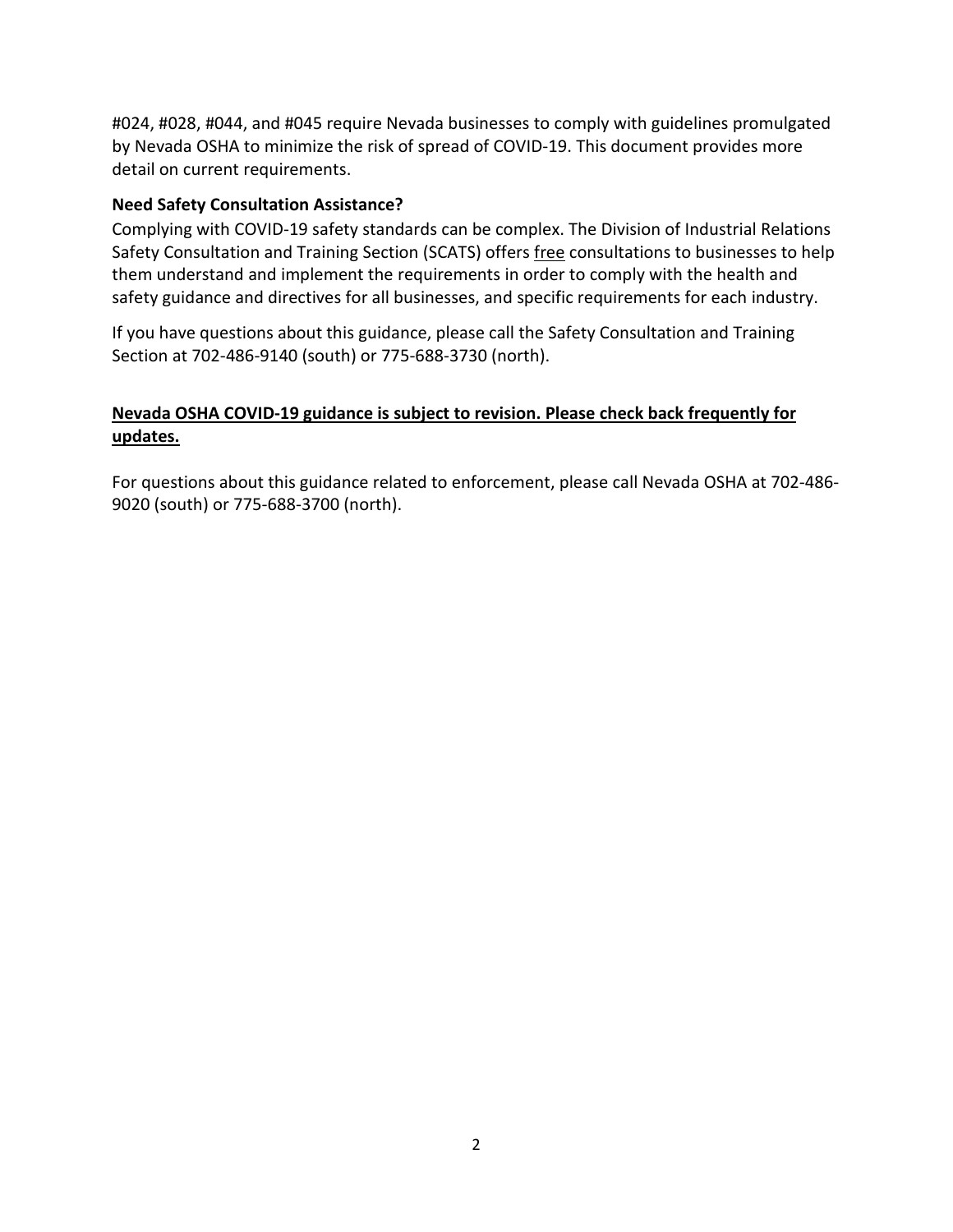# Overview of Requirements in Governor's Emergency Directives

## **Face Coverings and Personal Protective Equipment:**

• All requirements regarding the use of face coverings and personal protective equipment can be more restrictive at the local and county levels but must at least meet the requirements listed in this section. *See* Declaration of Emergency Directive #041 (as amended by Declaration of Emergency Directive #045).

## Counties with Substantial or High Risk of Community Transmission

- In accordance with Declaration of Emergency Directives #047 and #048, all persons in counties with substantial or high community transmission rates will be required to wear face coverings while in public indoor spaces regardless of vaccination status. The Department of Health and Human Services will provide updates weekly every Tuesday to counties and the public informing them of their status.
- All employers shall provide face coverings<sup>[1](#page-2-0)</sup> for employees and shall require employees to wear a face covering in any indoor public setting<sup>[2](#page-2-1)</sup>. (Required/Ref. Nevada Health Response Guidance on Directive 024: Face Coverings, updated June 24, 2020, available at[: https://nvhealthresponse.nv.gov/wp-content/uploads/2020/06/Guidance-on-](https://nvhealthresponse.nv.gov/wp-content/uploads/2020/06/Guidance-on-Directive-24-Face-Coverings-UPDATED.pdf)[Directive-24-Face-Coverings-UPDATED.pdf;](https://nvhealthresponse.nv.gov/wp-content/uploads/2020/06/Guidance-on-Directive-24-Face-Coverings-UPDATED.pdf) *see also* Declaration of Emergency Directive #044, section 6; *and* Declaration of Emergency Directive #045.)

## Counties with Low to Moderate Risk of Community Transmission

- Face coverings are only required for persons who are not fully vaccinated in counties with low or moderate transmission per CDC guidance, available at: [https://www.cdc.gov/coronavirus/2019-ncov/prevent-getting-sick/about-face](https://www.cdc.gov/coronavirus/2019-ncov/prevent-getting-sick/about-face-coverings.html)[coverings.html.](https://www.cdc.gov/coronavirus/2019-ncov/prevent-getting-sick/about-face-coverings.html)
- Employers may have mask policies that are more restrictive than the CDC guidance. Employers should assess if face coverings need to be worn by vaccinated employees to prevent the spread of COVID-19. See the Job Hazard Analysis section of this guidance for more information.
	- o Examples of situations that may require an assessment for face covering usage, in addition to being vaccinated, include but are not limited to:
		- Employees working in an industry with a higher risk of transmission, such as manufacturing, poultry processing, etc.

<span id="page-2-0"></span> $1$  Section 4 of Declaration of Emergency Directive #024 states, "For the purposes of this Directive, 'face covering' is defined as covering that fully covers a person's nose and mouth, including without limitation, cloth face masks, surgical masks, towels, scarves, and bandanas." For employees, Nevada OSHA does not recognize face shields as an alternative to or as an effective "face covering." The face covering must effectively control the breathing zone and restrain any expelled or exhaled water droplets within the covering.

<span id="page-2-1"></span><sup>&</sup>lt;sup>2</sup> Section 2 of Declaration of Emergency Directive #048 defines "indoor public setting" as "any indoor area where people who are not members of the same household may be present. The term includes office buildings, breakrooms, hallways, cafeterias, meeting rooms, and other areas where people may interact, even though the public at large does not have access to the area."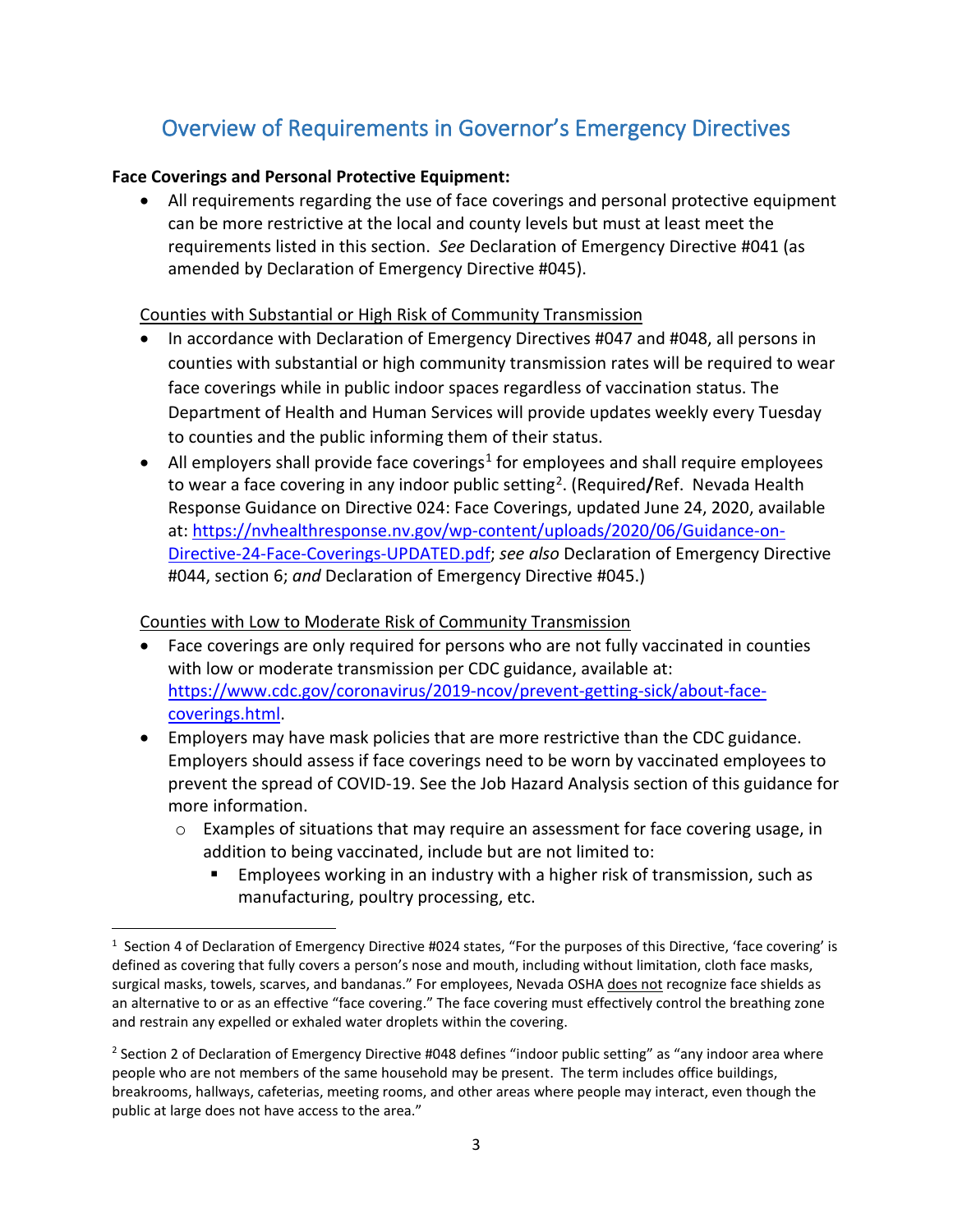- **Employees working in an industry that has a high volume of public interaction.**
- Employees working at any establishment experiencing a sudden and significant increase in persons testing positive for COVID-19.
- **Employees working in areas with low COVID-19 vaccination rates.**
- All employers shall provide face coverings for unvaccinated employees and shall require unvaccinated employees to wear a face covering in any indoor public setting. (Required**/**Ref*.* Nevada Health Response Guidance on Directive 024: Face Coverings, updated June 24, 2020, available at: [https://nvhealthresponse.nv.gov/wp](https://nvhealthresponse.nv.gov/wp-content/uploads/2020/06/Guidance-on-Directive-24-Face-Coverings-UPDATED.pdf)[content/uploads/2020/06/Guidance-on-Directive-24-Face-Coverings-UPDATED.pdf;](https://nvhealthresponse.nv.gov/wp-content/uploads/2020/06/Guidance-on-Directive-24-Face-Coverings-UPDATED.pdf) *see also* Declaration of Emergency Directive #044, section 6; *and* Declaration of Emergency Directive #045.)

# Requirements for all Counties

- Ensure that any identified first responders in the labor force are provided and use the needed Personal Protective Equipment (PPE) and equipment for protection from communicable or infectious disease. (Required/Ref. 29 CFR 1910.1030.)
- Post signage with the latest CDC mask guidance for vaccinated and unvaccinated employees and customers. (Recommended/Nevada Health Response Press Release 5/13/2021, available at: [https://nvhealthresponse.nv.gov/wp](https://nvhealthresponse.nv.gov/wp-content/uploads/2021/05/5.13.21-CDC-Mask-Update.pdf)[content/uploads/2021/05/5.13.21-CDC-Mask-Update.pdf.](https://nvhealthresponse.nv.gov/wp-content/uploads/2021/05/5.13.21-CDC-Mask-Update.pdf))
- All school staff, regardless of vaccination status and community transmission levels, shall be required to wear face coverings while working in an indoor public setting. (Required**/**Ref. Nevada Health Response Guidance on Directive 024: Face Coverings, updated June 24, 2020, available at: [https://nvhealthresponse.nv.gov/wp](https://nvhealthresponse.nv.gov/wp-content/uploads/2020/06/Guidance-on-Directive-24-Face-Coverings-UPDATED.pdf)[content/uploads/2020/06/Guidance-on-Directive-24-Face-Coverings-UPDATED.pdf;](https://nvhealthresponse.nv.gov/wp-content/uploads/2020/06/Guidance-on-Directive-24-Face-Coverings-UPDATED.pdf) *see also* Declaration of Emergency Directive #044, section 6; Declaration of Emergency Directive #045; *and* Declaration of Emergency Directive #048, Section 5.)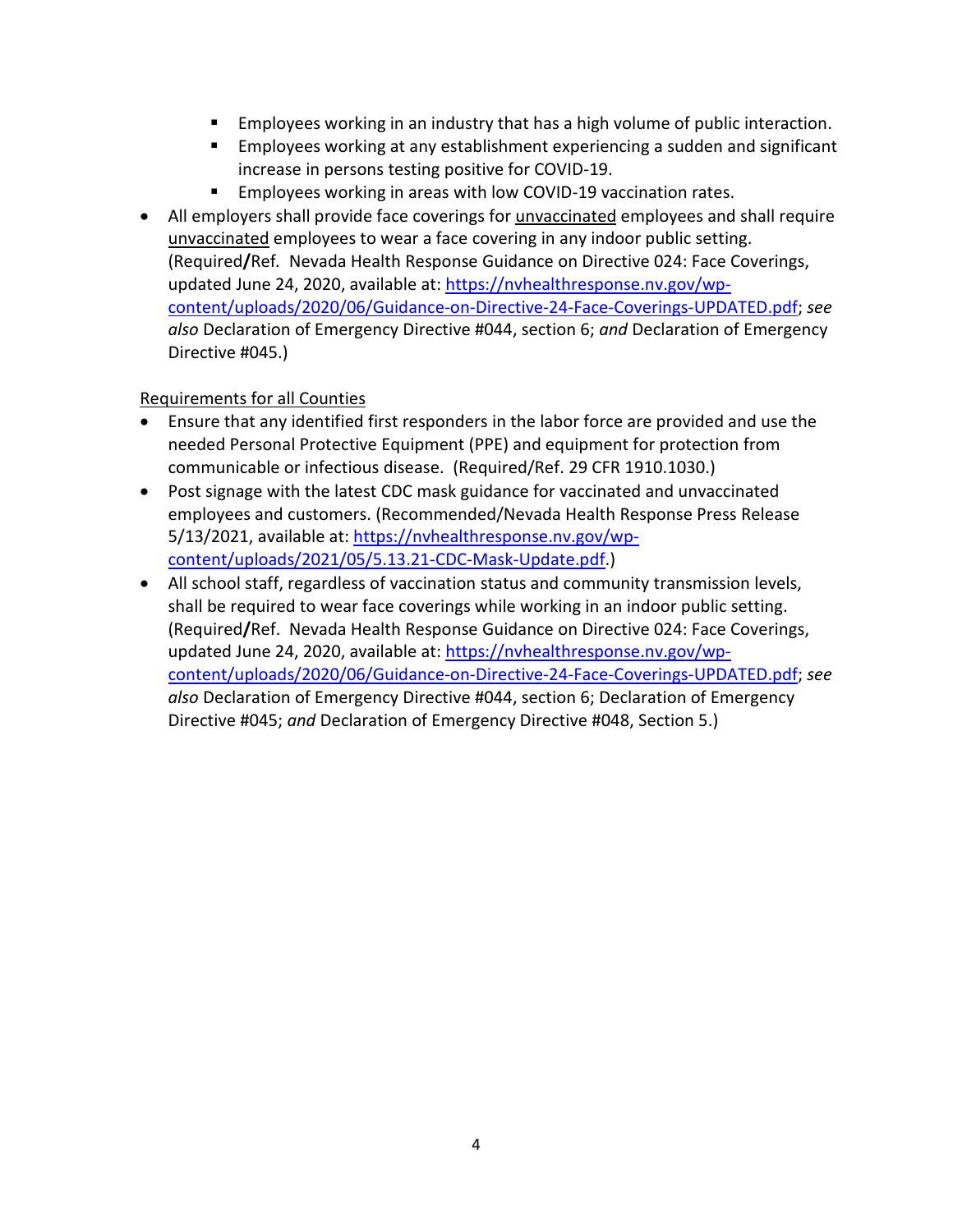# COVID-19 Prevention Plan

Nevada OSHA considers COVID-19 to be a recognized hazard. Nevada OSHA will continue to require all businesses to protect employees from all recognized hazards, which includes COVID-19. [Employers shall implement COVID-19 Prevention Programs](https://www.osha.gov/coronavirus/safework#roles-employers-workers) in the workplace. The most effective programs engage workers and their union or other representatives in the program's development and include the following key elements: [conducting a hazard assessment;](https://www.osha.gov/coronavirus/safework#identification-where-how) [identifying a combination of measures that limit the spread of COVID-19 in the workplace;](https://www.osha.gov/coronavirus/safework#identification-combination) adopting measures to [ensure that workers who are infected or potentially infected are](https://www.osha.gov/coronavirus/safework#instruct-workers)  [separated and sent home from the workplace,](https://www.osha.gov/coronavirus/safework#instruct-workers) and [implementing protections from retaliation](https://www.osha.gov/coronavirus/safework#implementing-protections) for workers who raise COVID-19 related concerns.

The COVID-19 Prevention Program will be recognized by and added to the Written Safety Program (WSP) required by Nevada Revised Statutes 618.383 and Nevada Administrative Code 618.538 for businesses with more than 10 employees. Businesses with 10 or fewer employees are highly encouraged to have a written COVID-19 Prevention Program.

### **Job Hazard Analysis:**

- For higher-risk workplaces, such as manufacturing, meat and poultry processing, highvolume retail and grocery, and seafood processing, a Job Hazard Analysis (JHA) should be completed for each task or procedure that could be affected by the hazard of COVID-19. Any JHA drafted for this purpose must be equivalent in detail and scope as identified in Federal OSHA publication 3071, available at: [https://www.osha.gov/Publications/osha3071.pdf.](https://www.osha.gov/Publications/osha3071.pdf)
- A JHA developed for this purpose must identify the task being addressed, the hazard being addressed (spread of COVID-19), and controls to be used to address the hazard.
- Engineering controls, administrative controls, and PPE identified and developed through the JHA to address the hazard must be supplied by the employer.
- Training must be provided to staff for any policy, practice, or protocol that is used to address the hazard via a JHA.
- Training must be provided to staff for any equipment, engineered process, administrative control, or PPE that was identified and developed through the JHA to address the social distancing requirements or alternative policies, practices, or protocols implemented when social distancing is infeasible/impractical.
- When face coverings are required by the Governor's Directives or the Emergency Temporary Standard, a JHA is required in instances where employers recognize that the use of a face covering is either infeasible or creates a greater hazard as a result of a documented medical condition or ADA accommodation. In those instances, the JHA should identify the infeasibility or greater hazard, and articulate specific steps to provide employees with a degree of protection that is at least as effective as the face covering requirement.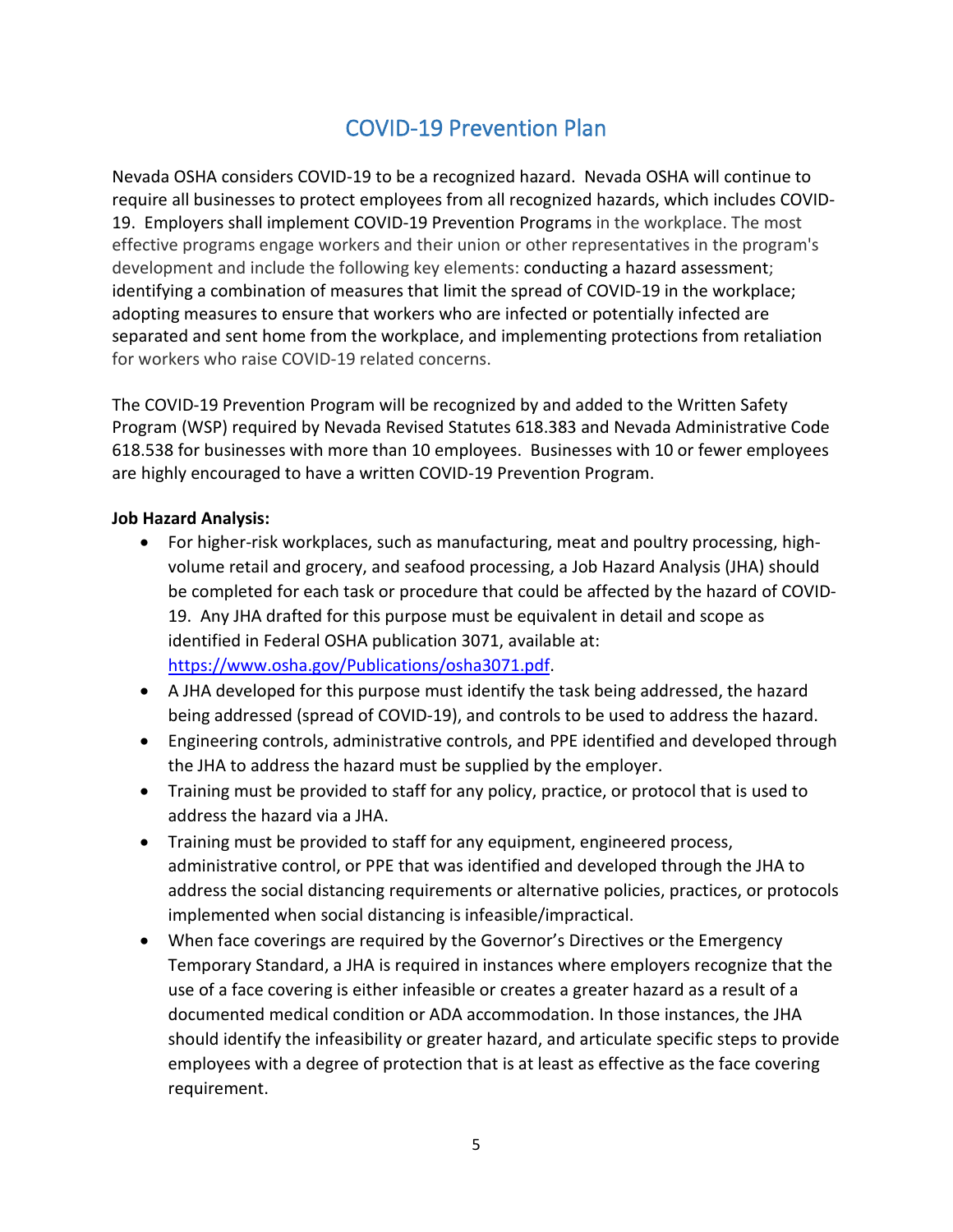## **Congregation of Employees**

• Stagger break times in high-population workplaces, or provide temporary break areas and restrooms to avoid groups of unvaccinated workers congregating during breaks. Unvaccinated workers should maintain at least 6 feet of distance from others at all times, including on breaks. (Recommended/ Ref. Protecting Workers: Guidance on Mitigating and Preventing the Spread of COVID-19 in the Workplace | Occupational Safety and Health Administration (osha.gov), available at:

[https://www.osha.gov/coronavirus/safework.](https://www.osha.gov/coronavirus/safework))

## **Sanitation**

- Clean surfaces with products containing soap or detergent to reduce germs by removing contaminants and decreasing the risk of infection from surfaces.
	- o When no people with confirmed or suspected COVID-19 are known to have been in a space, cleaning once a day is usually enough to sufficiently remove viruses that may be on surfaces and help maintain a healthy facility.
- Disinfect using [U.S. Environmental Protection Agency \(EPA\)'s List N disinfectants](https://www.epa.gov/pesticide-registration/list-n-disinfectants-coronavirus-covid-19) to kill any remaining germs on surfaces, which further reduces any risk of spreading infection. Each business needs to evaluate if disinfection is needed in shared spaces when the following conditions exist:
	- o High traffic area;
	- o High transmission of COVID-19 in the community;
	- o Low vaccination rates in the community;
	- $\circ$  Infrequent use of other prevention measures, such as mask-wearing (among unvaccinated people) and hand hygiene; and/or
	- o The space is occupied by people at increased risk for severe illness from COVID-19. (Required/Ref. Centers for Disease Control and Prevention, available at: [https://www.cdc.gov/coronavirus/2019-ncov/community/disinfecting-building](https://www.cdc.gov/coronavirus/2019-ncov/community/disinfecting-building-facility.html)[facility.html.](https://www.cdc.gov/coronavirus/2019-ncov/community/disinfecting-building-facility.html))
- If there has been a sick person or someone who tested positive for COVID-19 in your facility within the last 24 hours, clean and disinfect the spaces they occupied. (Required/Ref. Centers for Disease Control and Prevention, available at: [https://www.cdc.gov/coronavirus/2019-ncov/community/disinfecting-building](https://www.cdc.gov/coronavirus/2019-ncov/community/disinfecting-building-facility.html)[facility.html.](https://www.cdc.gov/coronavirus/2019-ncov/community/disinfecting-building-facility.html))

# **Monitoring Health Status of Employees**

- Instruct any workers who are infected, unvaccinated workers who have had close contact with someone who tested positive for COVID-19, and all workers with COVID-19 symptoms to stay home from work to prevent or reduce the risk of transmission of the virus that causes COVID-19. Follow the latest CDC guidelines on quarantine and isolation, available at: [https://www.cdc.gov/coronavirus/2019-ncov/your](https://www.cdc.gov/coronavirus/2019-ncov/your-health/quarantine-isolation.html)[health/quarantine-isolation.html.](https://www.cdc.gov/coronavirus/2019-ncov/your-health/quarantine-isolation.html)
- Ensure that absence policies are non-punitive.